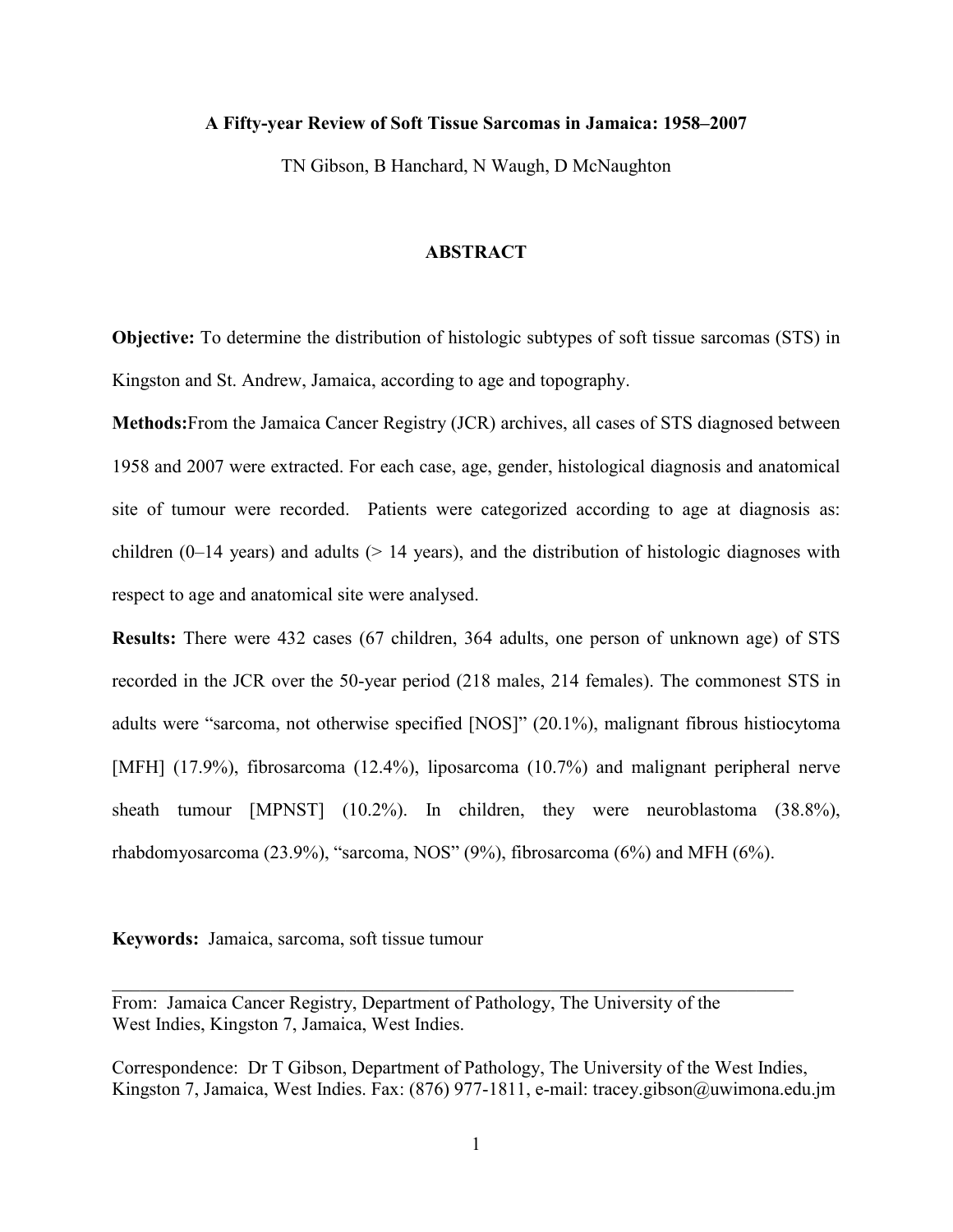In adults, the lower limb was the commonest location, followed by trunk and/or upper limb for MFH, fibrosarcoma and liposarcoma, and head and neck for MPNST. In children, head and neckwas the commonest site for rhabdomyosarcoma, head and neck and upper limb for MFH, retroperitoneum for neuroblastoma and trunk for fibrosarcoma.

**Conclusion:** A high proportion of soft tissue sarcomas in Jamaica are unclassified and the anatomical distribution of common classified sarcomas shows some differences with the literature. Limited access to immunohistochemistry/molecular diagnostics and increasing core biopsy diagnosis may contribute to these phenomena.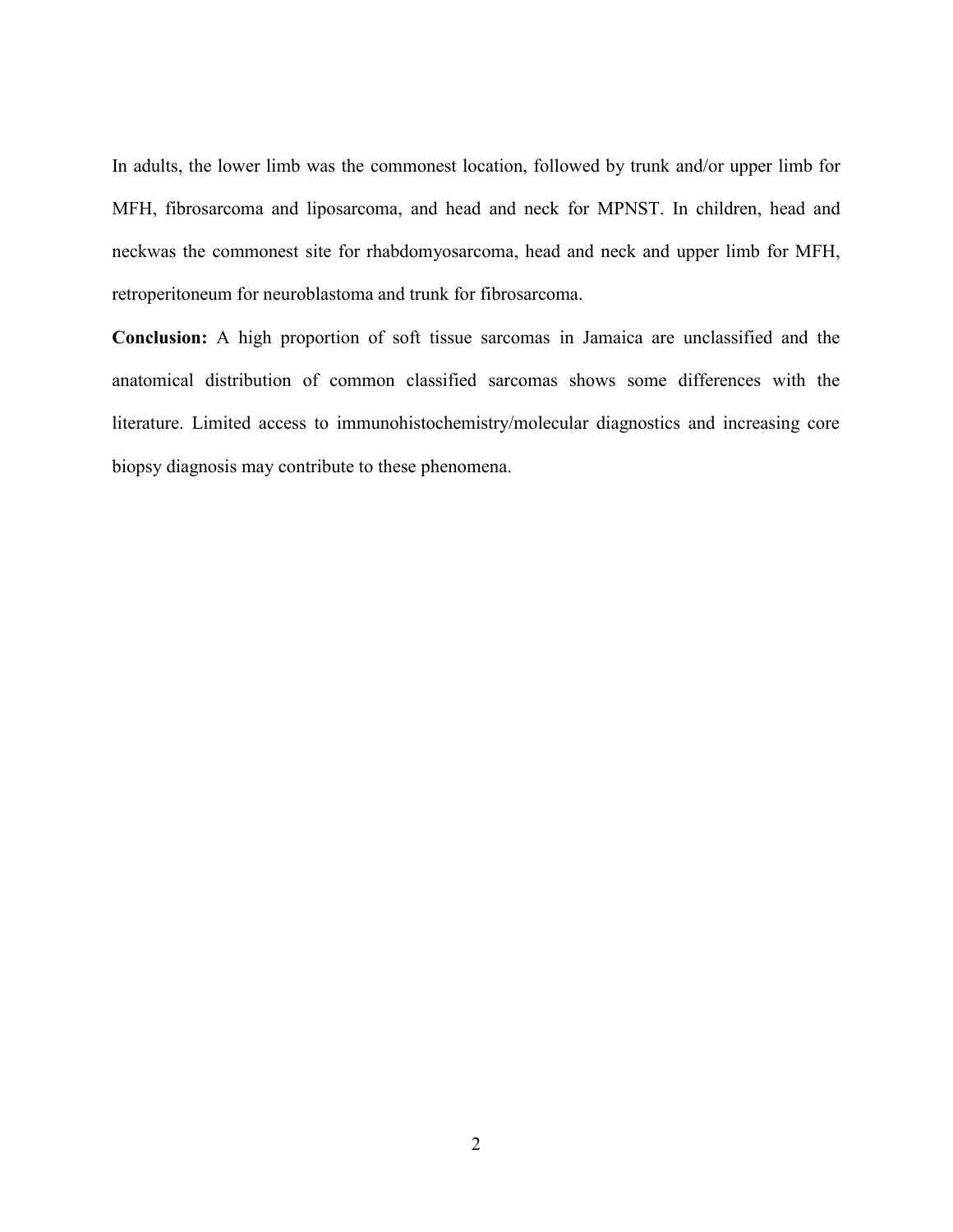# **INTRODUCTION**

Soft tissue sarcomas (STS) account for less than 1% of all malignancies (1); among childhood  $(0-14 \text{ years})$  malignancies, they account for  $4-8\%$   $(2, 3)$ . They are a heterogeneous group of tumours with diverse cells of origin and different prognostic features and therapeutic options (1), and they may arise from the soft tissue, skin or various viscera.

The incidence of STS varies with histological subtype and age, with pleomorphic undifferentiated sarcoma (malignant fibrous histiocytoma; MFH) and liposarcoma being the commonest in adults (4), and rhabdomyosarcoma (2–4), neuroblastoma and extraskeletal Ewing sarcoma/primitive euroectodermal tumour (EES/PNET) family (4) being the commonest in children.

As STS exhibit diverse histology, incidence, prognostic features and therapeutic regimens (1), the appropriate allocation of health service resources requires current knowledge of the epidemiological profile of these tumours. This paper analyses the demographic and histologic distribution of STS in Kingston and St Andrew, Jamaica, utilizing data from the Jamaica Cancer Registry (JCR). The population base of the JCR is that of the Kingston and St Andrew region of Jamaica.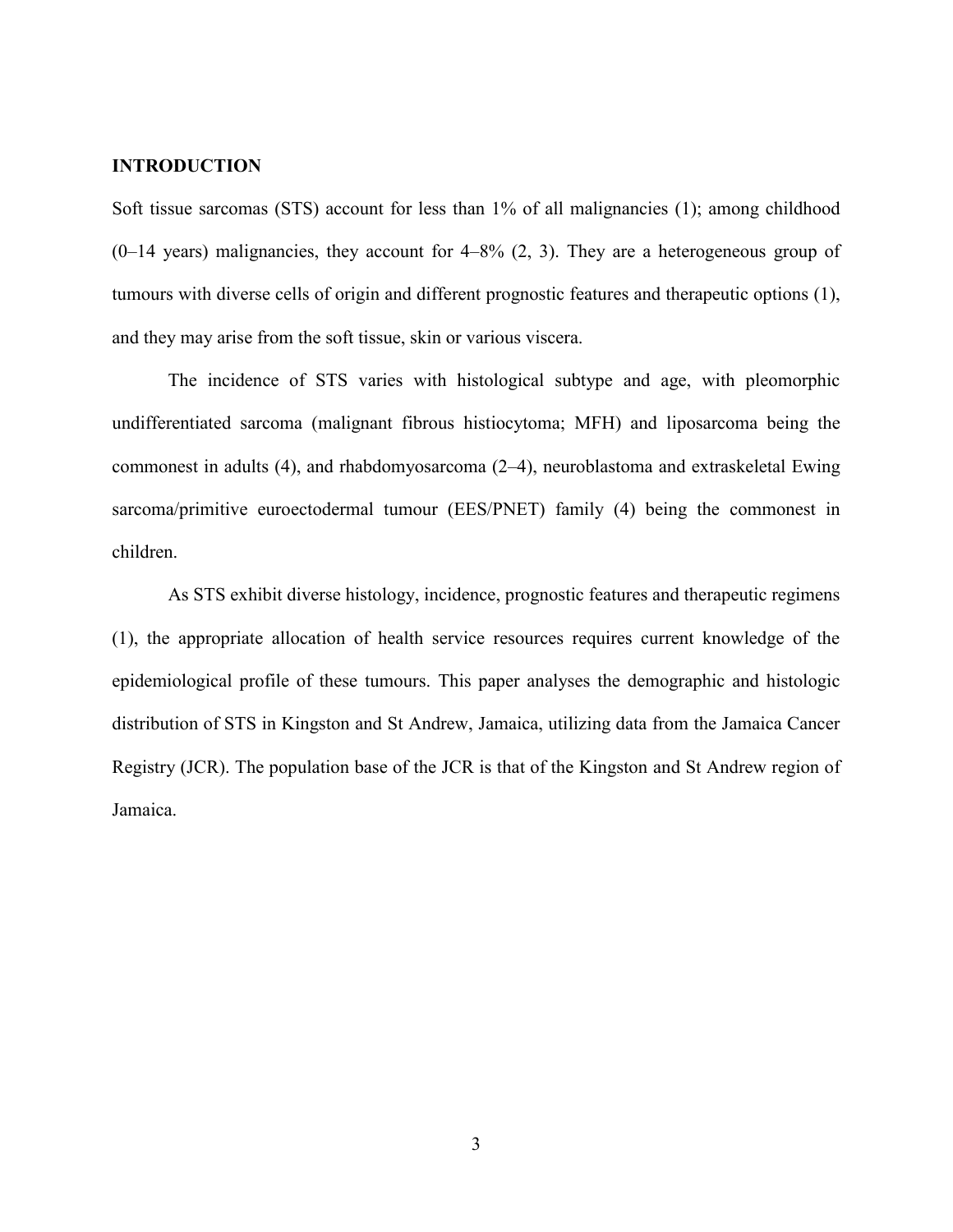## **SUBJECTS AND METHODS**

The archives of the JCR were reviewed and all cases of malignant soft tissue tumour diagnosed over the 50-year period from 1958 (when the registry began) to 2007 were extracted. For each case, age, gender, histopathological diagnosis and anatomical distribution (head and neck, upper limb, lower limb, trunk (including pelvis) and retroperitoneum) of tumour were collated. Patients were then categorized according to age at diagnosis  $(0 - 14 \text{ years})$  *vs* > 14 years), into two groups (children and adults, respectively), and we compared the distribution of histopathological tumour type according to age at diagnosis and anatomical site.

In the period under review, tumours recorded in the JCR were coded using varying classifications according to the year of diagnosis, in accordance with World Health Organization (WHO) revisions of the coding systems for diseases, as follows:

- 1958 1963 International List Number (WHO 1957)
- 1964 1972 International Classification of Diseases, version 7 (ICD-7)
- 1973 1977 International Classification of Diseases, version 8 (ICD-8)

1978 – 2007 International Classification of Diseases, version 9 (ICD-9)

For this paper, STS were classified using the histologic classification proposed by Weiss and Goldblum (4), and therefore included malignant tumours of the peripheral nerve and neuroblastomas arising from the sympathetic chain, two groups of tumours not included in the most recent (2002) WHO classification of soft tissue tumours (1). Soft tissue sarcomas not classifiable using either of these classification schemes were labelled "Sarcoma, not otherwise specified (NOS)".When only one or two cases of a particular tumour were found, this tumour was placed in the category "Other". Cutaneous sarcomas and sarcomas arising from viscera, bones and joints were excluded.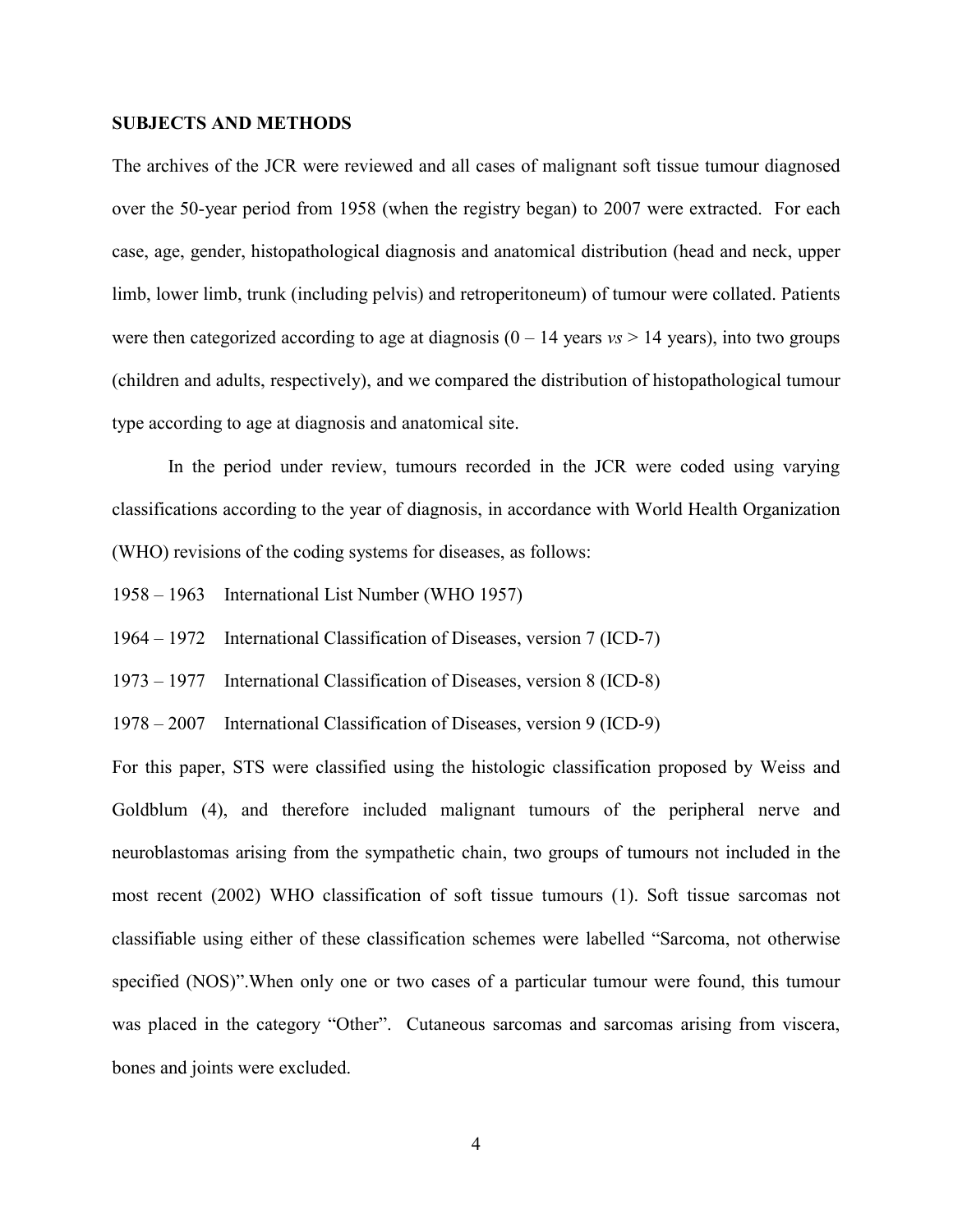## **RESULTS**

There were a total of 432 cases of malignant soft tissue tumours recorded in the JCR archives over the 50-year period: 218 males and 214 females (M:F ratio 1.02:1). The patients ranged in age from less than 1 year to 95 years. There were 67 children and 364 adults; in one patient, the age was unknown (Fig. 1). In adults, the commonest malignant soft tissue tumours were sarcoma, NOS (20.1%), MFH (17.9%), fibrosarcoma (12.4%), liposarcoma (10.7%) and malignant peripheral nerve sheath tumour [MPNST] (10.2%) [Fig. 2A]. In children, the commonest were neuroblastoma (38.8%), rhabdomyosarcoma (23.9%), sarcoma, NOS (9%), fibrosarcoma  $(6\%)$  and MFH  $[6\%]$  (Fig. 2B).

Figure 3 shows unclassified sarcomas (sarcoma NOS) expressed as a proportion of the total number of sarcomas, by decade of diagnosis, in adults and children. In adults, there was a progressive decrease in the proportion of sarcomas represented by unclassified tumours, from the earliest decade (30%) to the mid-point of the study period (10.8%). This was followed by progressive increase in the proportional contribution of this subcategory, to a maximum of 26.7% in the last decade of the study. In children, unclassified sarcomas accounted for 9.1% of sarcomas diagnosed in the first decade of the study period. This figure decreased in the midyears and then increased in the final decade, accounting for 35.7% of all sarcomas.

Figure 4 shows the topographical distribution of the commonest tumours among adults and children, with the exception of sarcoma NOS. Among adults, the lower limb was the most common location for each of the four commonest specific tumours (MFH, fibrosarcoma, liposarcoma and MPNST). The trunk and upper limb were next in ranking among fibrosarcomas and malignant fibrous histiocytoma, while the trunk and retroperitoneum were the next two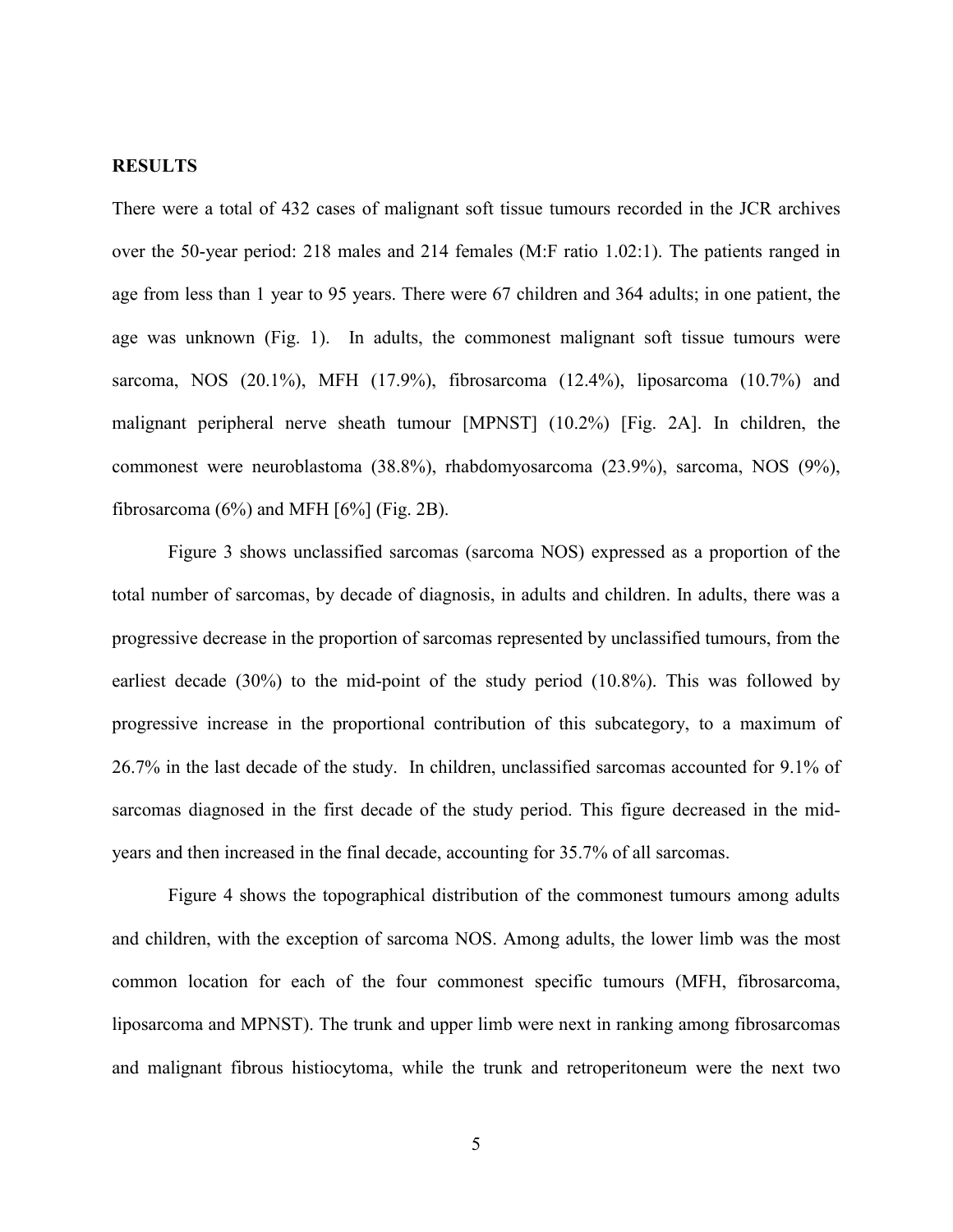commonest among liposarcomas. The head and neck region was the second commonest location for malignant peripheral nerve sheath tumours (Fig. 3). In children, neuroblastoma was seen most commonly in the retroperitoneum, followed by the trunk and head and neck, while rhabdomyosarcomas were most common in the head and neck region, followed by the trunk (Fig. 3). Fibrosarcomas in children were distributed among the trunk (50%), retroperitoneum (25%) and lower limb (25%) while MFH in this age group was distributed equally between the head and neck region and upper limb (50% each).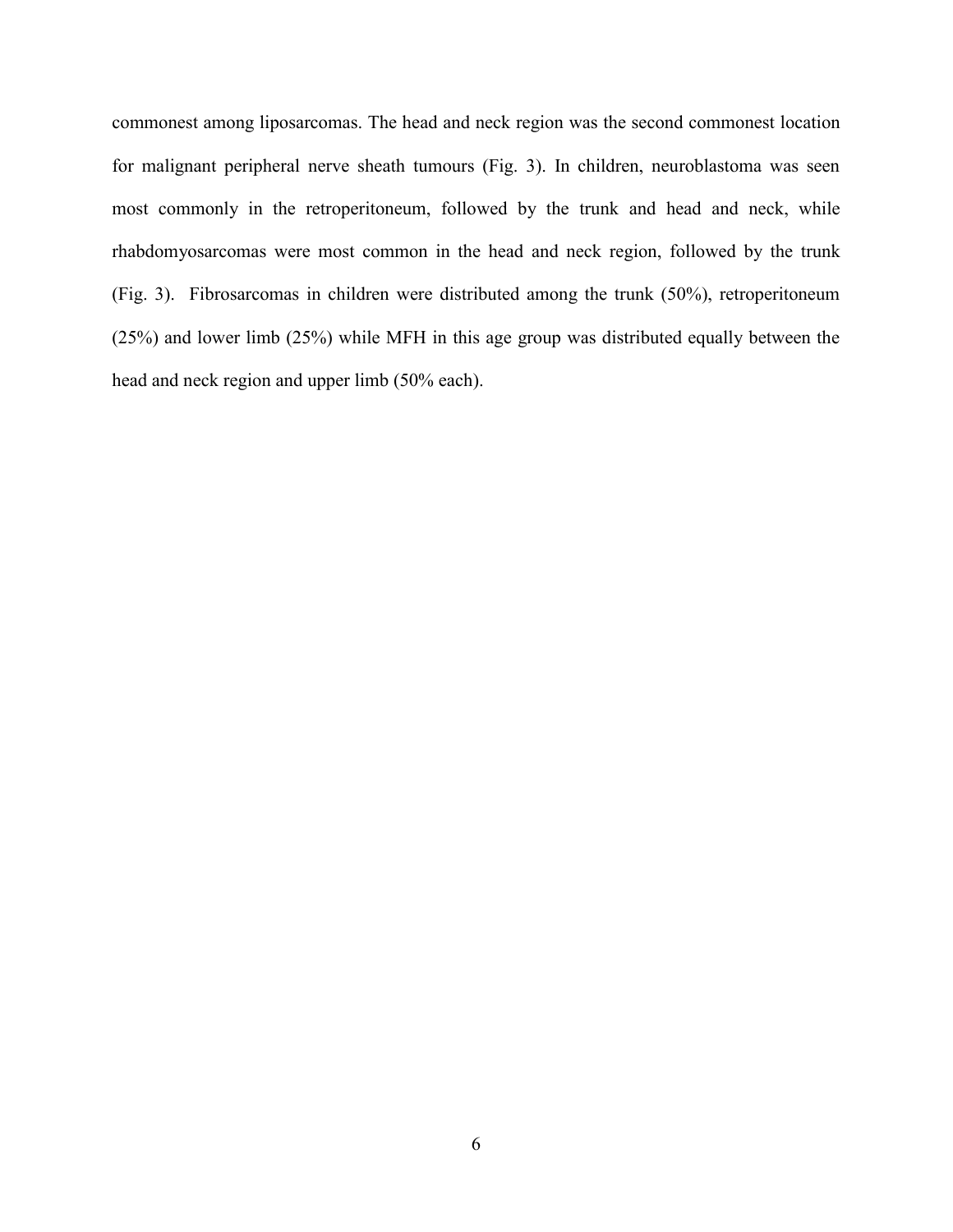#### **DISCUSSION**

It has been reported that the commonest STS seen in adults are pleomorphic undifferentiated sarcomas (MFH) and liposarcomas (4), while the commonest in children are rhabdomyosarcomas (2–4), neuroblastomas and the EES/PNET family of tumours (4). The data from this study is in keeping with these previous reports, with the exceptions of the low incidence of EES/PNET family of tumours in these data, and the high incidence of unclassifiable sarcomas (sarcoma NOS), which, though represented  $(1.61 - 36%)$  in many published series  $(3, 5 - 8)$ , feature among the commonest sarcomas  $(13.3 - 36%)$  in only some  $(6, 8)$ . The low incidence of EES/PNET seen in our population may be in keeping with the reported low incidence of this family of tumours in other populations of predominantly African descent (9). It is also possible that some less typical, large cell variants of these tumours may have been diagnosed as sarcoma NOS, or unspecified malignant tumours, in the absence of available immunohistochemistry or molecular studies.

The proportionate contribution of sarcoma NOS to STS total was greatest in the earliest and latest periods of the study. The decline in the mid-period may have been partially due to the reliance on histochemical staining and electron microscopy during those years, to separate subtypes of soft tissue sarcomas from each other. At that time, it was believed that these techniques were sufficient to subcategorize STS, and this therefore resulted in the segregation of a high proportion of STS into distinct subcategories. Since that time, knowledge of the molecular biology of these tumours has increased, and it is now recognized that immunohistochemistry and molecular diagnostics are required for accurate subclassification of most STS. Where these techniques are available, a high proportion of tumours will receive specific diagnoses, but where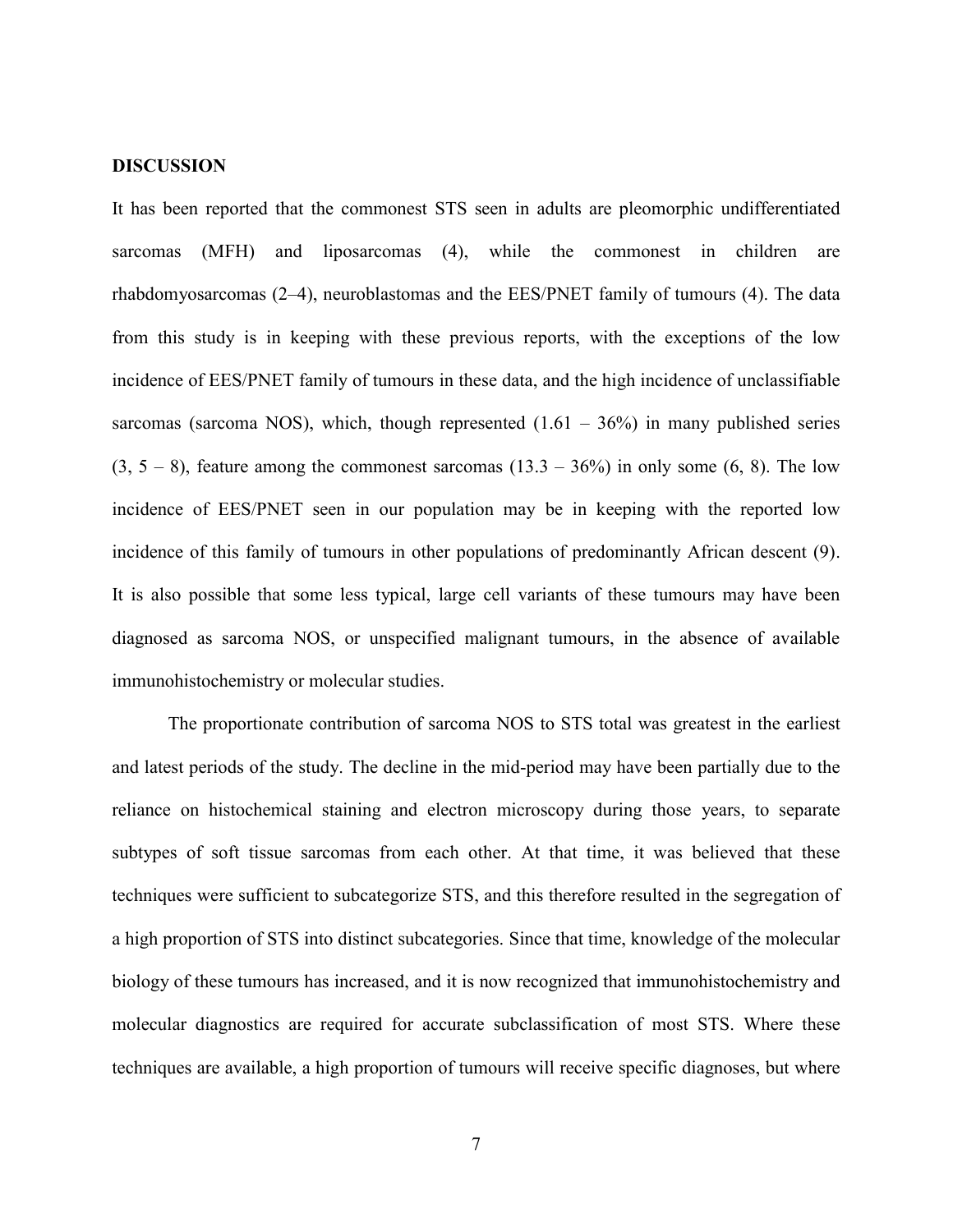they are not, many tumours will be labelled "sarcoma, NOS". In addition, whereas extensive sampling of some STS may enable accurate diagnosis on the basis of morphology, the use of small needle core biopsies for diagnosis of these heterogeneous tumours demands the use of these newer ancillary techniques. The increasing trend in sarcoma NOS diagnosis in our setting in the later years of this review is likely due to the limited access to immunohistochemistry and molecular diagnostics in Jamaica and the general increase in use of core needle biopsy for sampling STS  $(4, 10)$ .

The incidence of STS has been reported to be commoner in males than females (4). The data in this paper is reported in frequencies and proportions only; incidence figures were not calculated. However, the last 30 years of data on cancer incidence from the JCR (11–16) show that in our population, the overall incidence (age-standardized rate; ASR) of STS has been consistently higher in males than in females, except for one five-year period (12).

Malignant fibrous histiocytoma, liposarcoma and fibrosarcoma are all reportedly most commonly located within the extremities, particularly the lower limb, with the exception of the dedifferentiated subtype of liposarcoma, which is most commonly found within the retroperitoneum (4). The second commonest location for liposarcoma and MFH is the retroperitoneum, while the trunk is the second commonest for fibrosarcoma (4). Our data for adult patients differ somewhat from these reports, in that the trunk and head and neck are commoner than the retroperitoneum for MFH, and among the liposarcomas, the trunk and retroperitoneum are commoner than the upper limb. Malignant peripheral nerve sheath tumours, reportedly commonest in the extremities, followed by the trunk (4), showed prominent location within the head and neck region in the adult patients (ranked second), although the lower extremity remained the commonest site, with the trunk ranking third. The topographical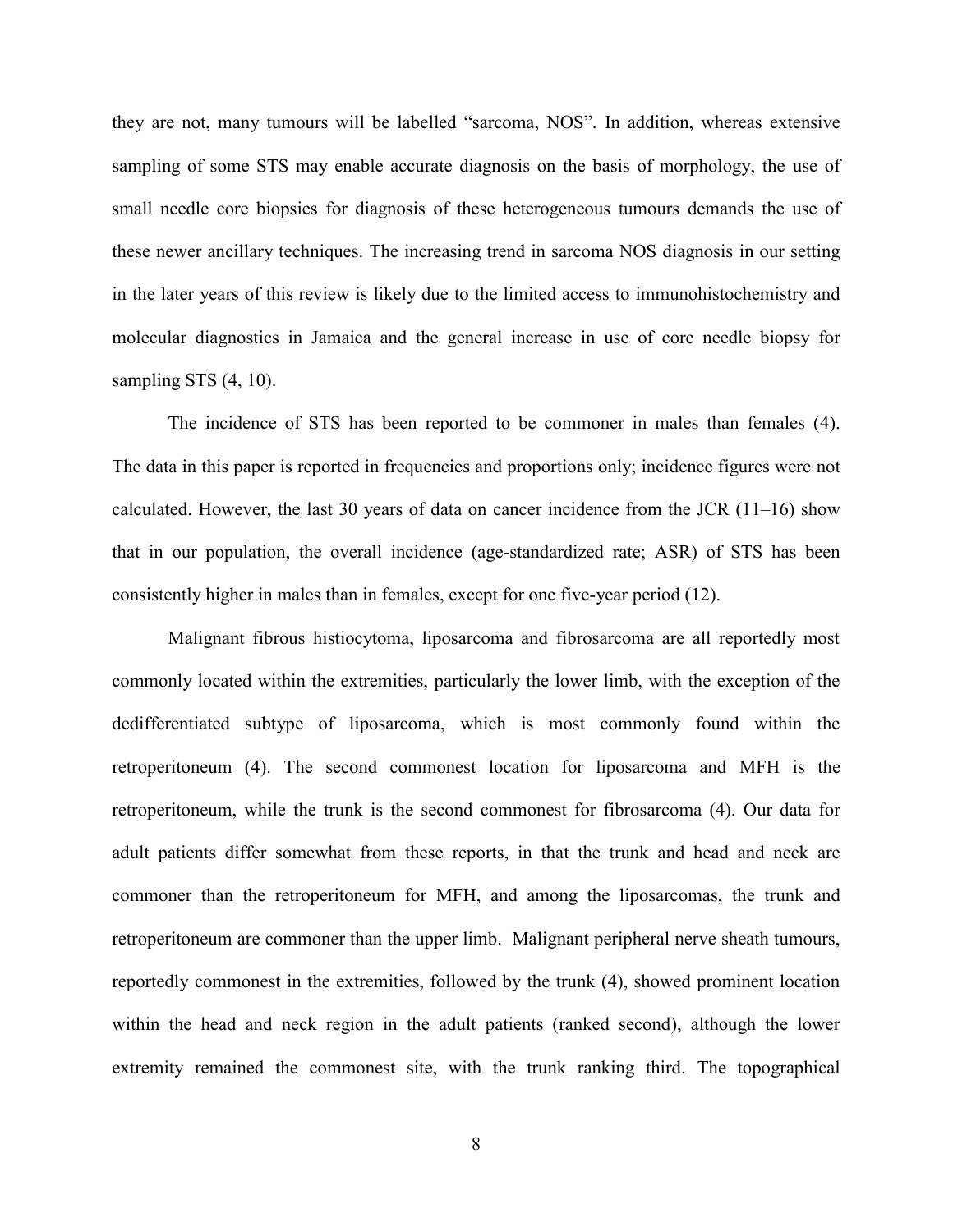distribution of MFH and fibrosarcoma in children in this review is also unlike the distribution reported in the literature, where the extremities predominate (4).

We are unsure of the contribution of dedifferentiated liposarcoma to our liposarcoma total, as the subtype of each liposarcoma was not documented in the registry data. However, given the low frequency of this subtype of liposarcoma in other series (4), it is probably unlikely to account for a significant proportion of our cases, and is therefore an unlikely explanation for the higher ranking of the retroperitoneum for liposarcomas. Perhaps, the difference in topographical distribution of liposarcoma, fibrosarcoma, MFH and MPNST between our data and others may be the result of misclassification of some of these tumours in the absence of immunohistochemistry. It would be interesting to retrospectively perform immunohistochemical and molecular analyses on these tumours, to see whether changes in diagnoses would be required, and to evaluate the potential benefits of more accessible immunohistochemistry and molecular testing to the appropriate management of patients with STS.

The topographical distribution of neuroblastomas and rhabdomyosarcomas in our data is similar to that reported in the literature (4).

#### **CONCLUSION**

The distribution of histological subtypes of STS among adults and children in our population is similar to that reported in the literature, with the exception of the unusually high frequency of sarcoma NOS and the low frequency of EES/PNET in our cases. The anatomic distribution of STS in our data shows some similarities with the distribution reported in the literature, but also exhibits major differences.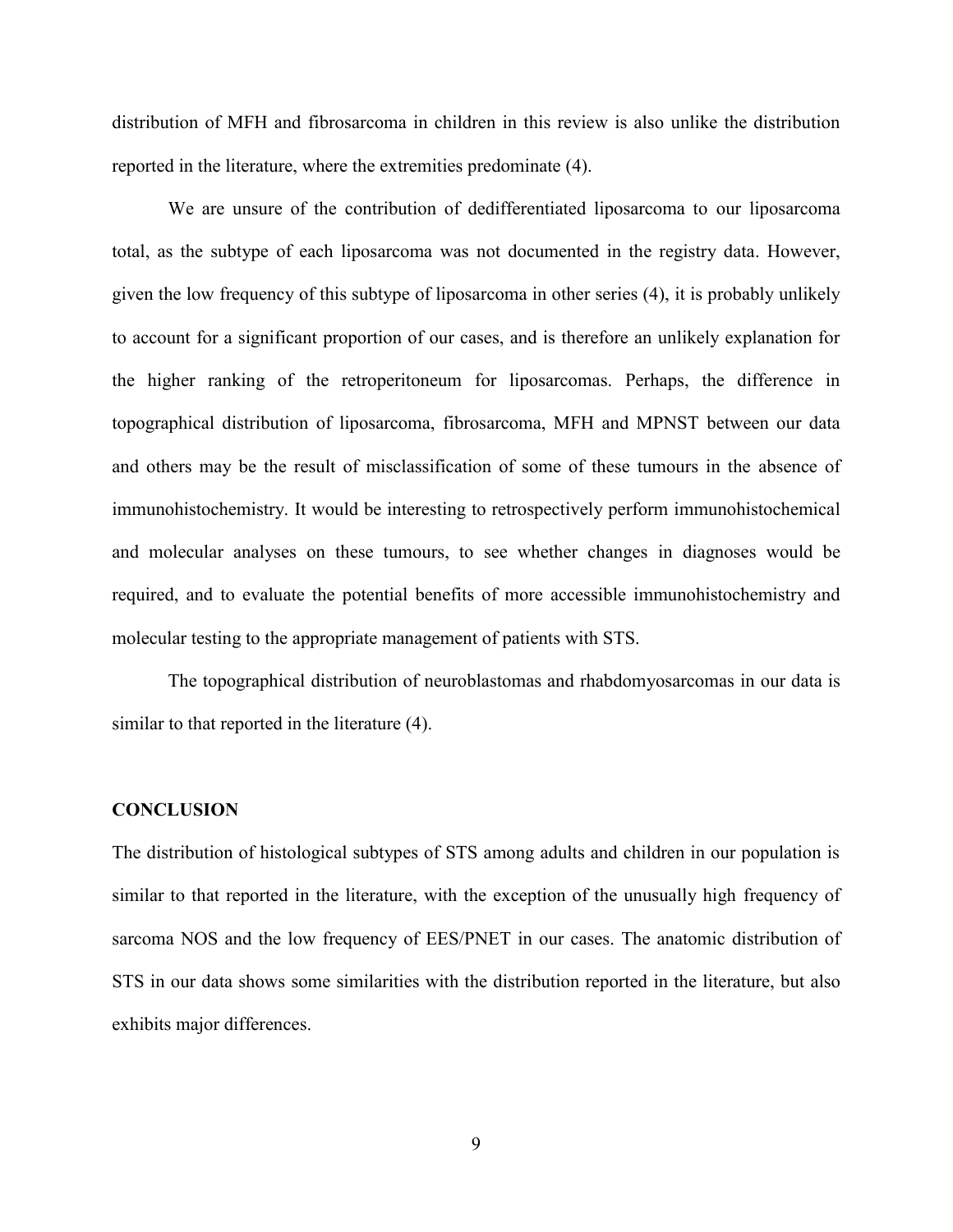We believe that the differences in frequencies and anatomical distribution seen in our data may be partially explained by the limited access to immunohistochemistry and molecular diagnostics in Jamaica. The current practice of providing needle core biopsies for the diagnosis of STS also may contribute to the high frequency of diagnosis of sarcoma NOS. It would be interesting to perform retrospective immunohistochemical and molecular studies on our STS, to see whether there would be changes in diagnoses that would bring our data more in keeping with the findings in other series, and to evaluate the possible benefits of more accessible immunohistochemistry and molecular diagnostics to the appropriate management of our patients.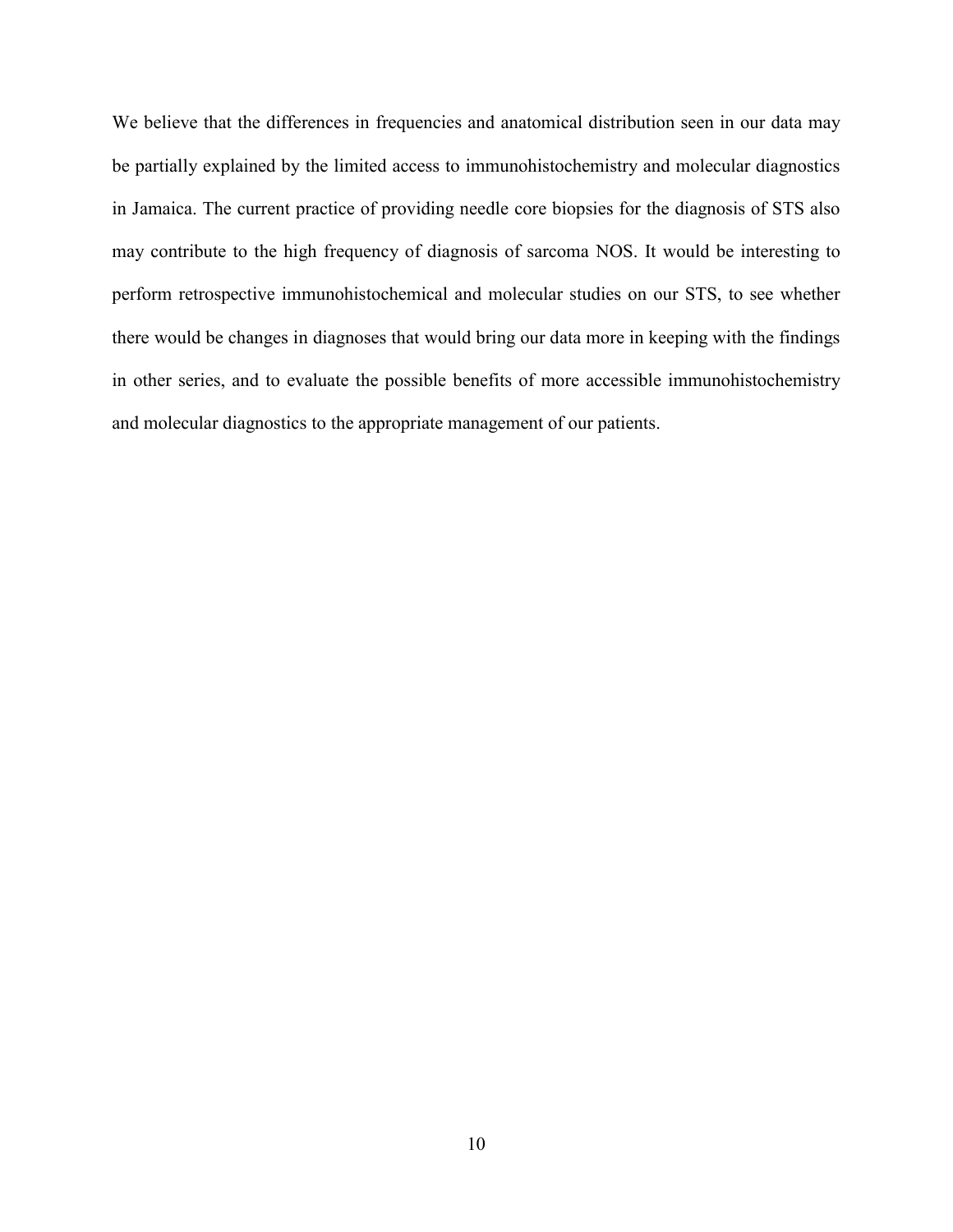# **REFERENCES**

- 1. Fletcher CDM, Unni KK, Mertens F, eds. World Health Organization classification of tumours. Pathology and genetics of tumours of soft tissue and bone. Lyon: IARC Press; 2002.
- 2. Stiller CA, Parkin DM. International variations in the incidence of childhood soft-tissue sarcomas. Paediatr Perinat Epidemiol 1994; **8:** 107–19.
- 3. Gurney JG, Young JL Jr, Roffers SD, Smith MA, Bunin GR. Soft tissue sarcomas. In: Ries LAG, Smith MA, Gurney JG, Linet M, Tamra T, Young JL et al, eds. Cancer incidence and survival among children and adolescents: United States SEER Program 1975–1995, National Cancer Institute, SEER Program. NIH Pub. No. 99-4649. Bethesda: NIH; 1999. Available from:<http://www.seer.cancer.gov/publications/childhood/>
- 4. Weiss SW, Goldblum JR, eds. Soft tissue tumors. Philadelphia: Mosby Inc; 2008.
- 5. Fang Z, Chen J, Teng S, Chen Y, Xue R. Analysis of soft tissue sarcomas in 1118 cases. Chin Med J 2009; **122:** 51–3.
- 6. Toro JR, Travis LB, Wu HJ, Zhu K, Fletcher CDM, Devesa SS. Incidence patterns of soft tissue sarcomas, regardless of primary site, in the Surveillance, Epidemiology and End Results program, 1978–2001: an analysis of 26 758 cases. Int J Cancer 2006; **119:** 2922– 30.
- 7. Ross JA, Severson RK, Davis S, Brooks JJ. Trends in the incidence of soft tissue sarcomas in the United States from 1973 through 1987. Cancer 1993; **72:** 486–90.
- 8. Wibmer C, Leithner A, Zielonke N, Sperl M, Windhager R. Increasing incidence rates of soft tissue sarcomas? A population-based epidemiologic study and literature review. Ann Oncol 2010; **21:** 1106–11.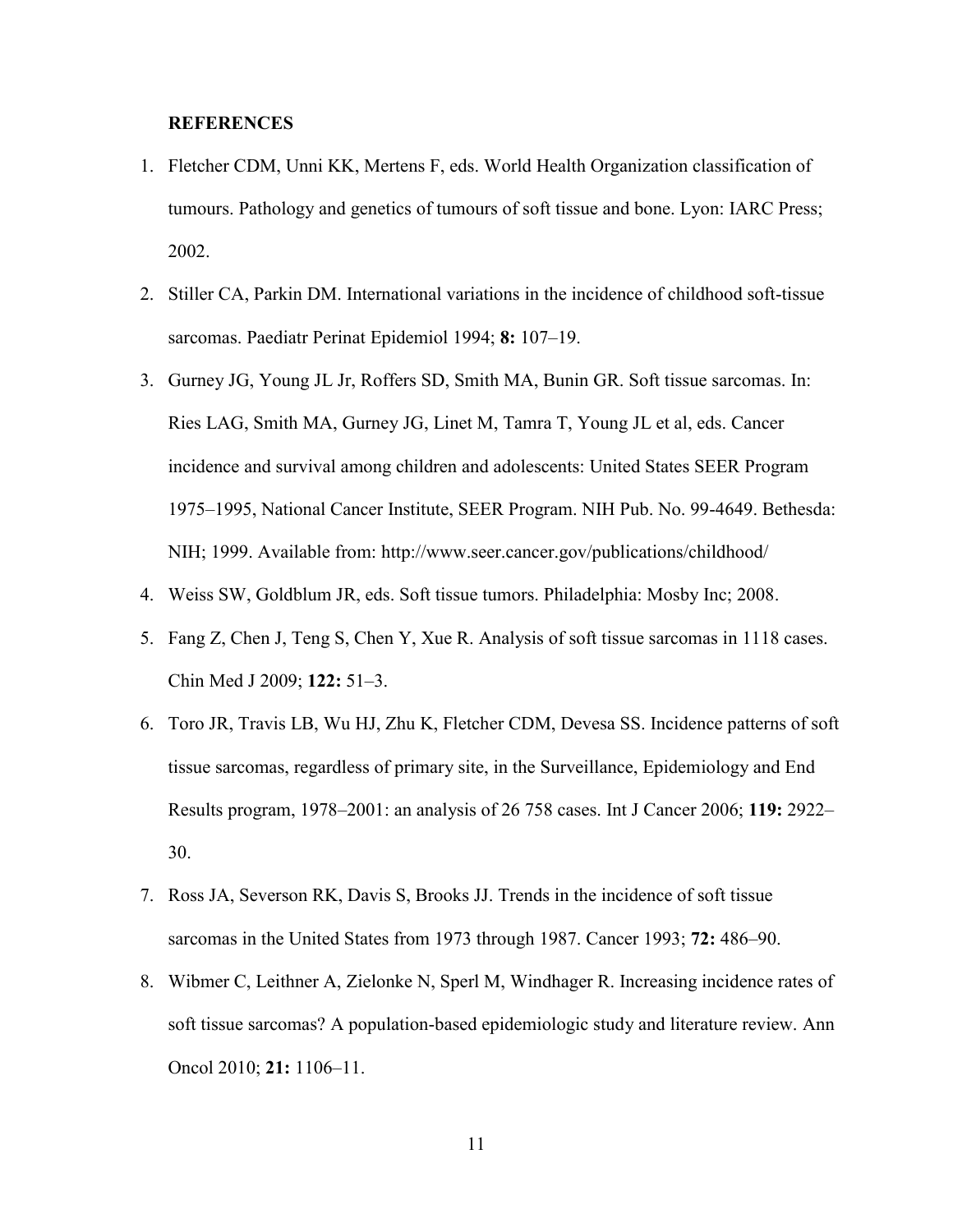- 9. Worch J, Matthay KK, Neuhaus J, Goldsby R, DuBois SG. Ethnic and racial differences in patients with Ewing sarcoma. Cancer 2010; **116:** 983–8.
- 10. Casali PG, Jost L, Sleijfer S, Verweij J, Blay J-Y. Soft tissue sarcomas: ESMO clinical recommendations for diagnosis, treatment and follow-up. Ann Oncol 2009; **20 (Suppl 4):** iv132–6.
- 11. Brooks SEH, Wolff C. Age-specific incidence of cancer in Kingston and St Andrew, Jamaica. Part I: 1978–1982. West Indian Med J 1991; **40:** 127–8.
- 12. Brooks SEH, Wolff C. Age-specific incidence of cancer in Kingston and St Andrew, Jamaica. Part II: 1983–1987. West Indian Med J 1991; **40:** 128–33.
- 13. Brooks SEH, Hanchard B, Wolff C, Samuels E, Allen J. Age-specific incidence of cancer in Kingston and St Andrew, Jamaica, 1988–1992. West Indian Med J 1995; **44:** 102–5
- 14. Hanchard B, Blake G, Wolff C, Samuels E, Waugh N, Simpson D et al. Age-specific incidence of cancer in Kingston and St. Andrew, Jamaica, 1993–1997. West Indian Med J 2001; **50:** 123–9.
- 15. Gibson TN, Blake G, Hanchard B, Waugh N, McNaughton D. Age-specific incidence of cancer in Kingston and St Andrew, Jamaica, 1998–2002. West Indian Med J 2008; **57:** 81–9.
- 16. Gibson TN, Hanchard B, Waugh N, McNaughton D. Age-specific incidence of cancer in Kingston and St Andrew, Jamaica, 2003–2007. West Indian Med J 2010; **59:** 456–64.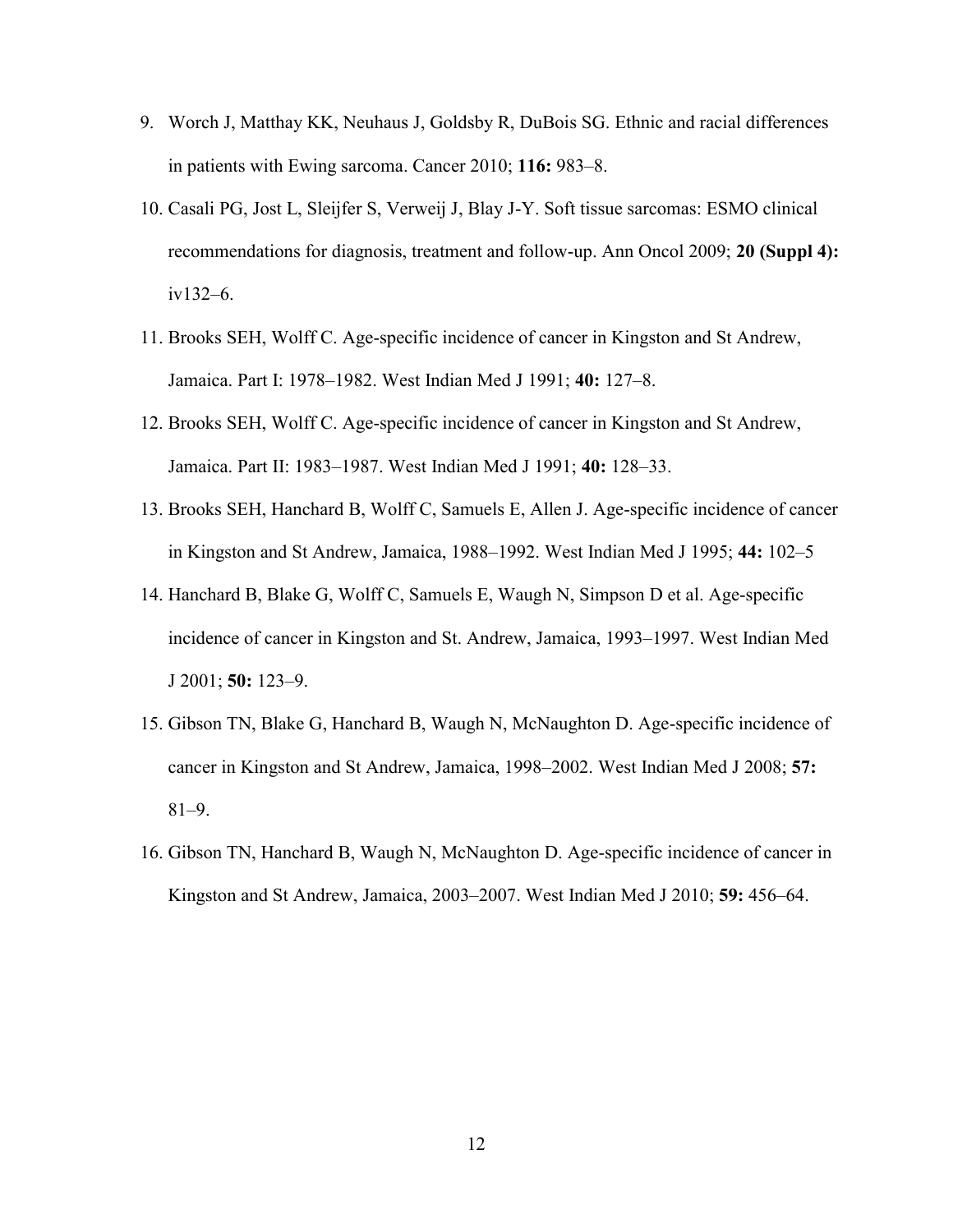

Fig. 1: Age and sex distribution of 432 patients with malignant soft tissue tumours.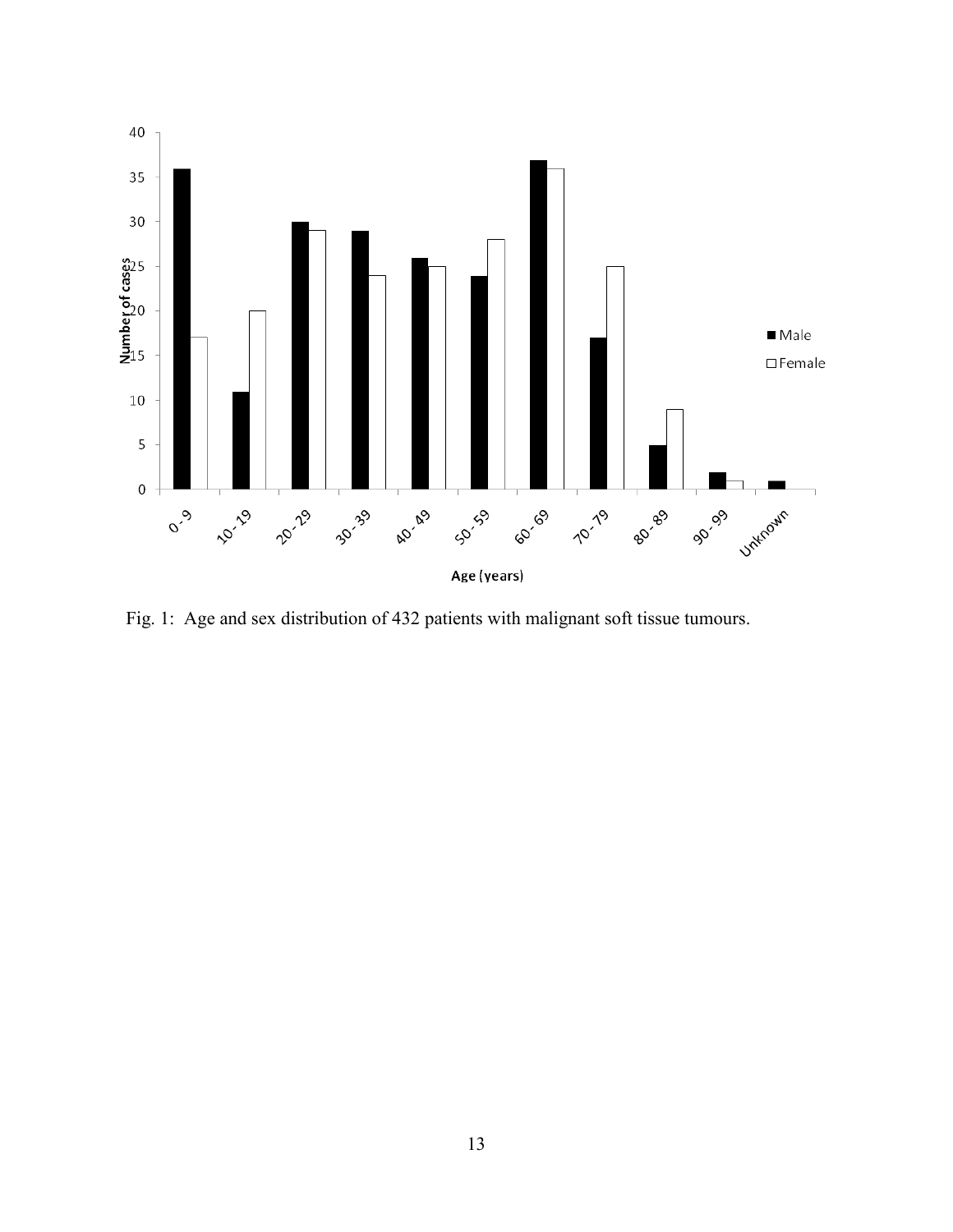

Fig. 2: Distribution of histological types of malignant soft tissue tumours in adults (A) children (B).

\*The age of one patient was unknown; † not otherwise specified; ‡ malignant fibrous histiocytoma; § malignant peripheral nerve sheath tumour; *II* alveolar soft part sarcoma; ¶ extraskeletal Ewing sarcoma/primitive neuroectodermal tumour; other (adults): mesenchymal chondrosarcoma (2), fibromyxoid sarcoma (1), haemangioendothelioma (1); other (children): ganglioneuroblastoma (1),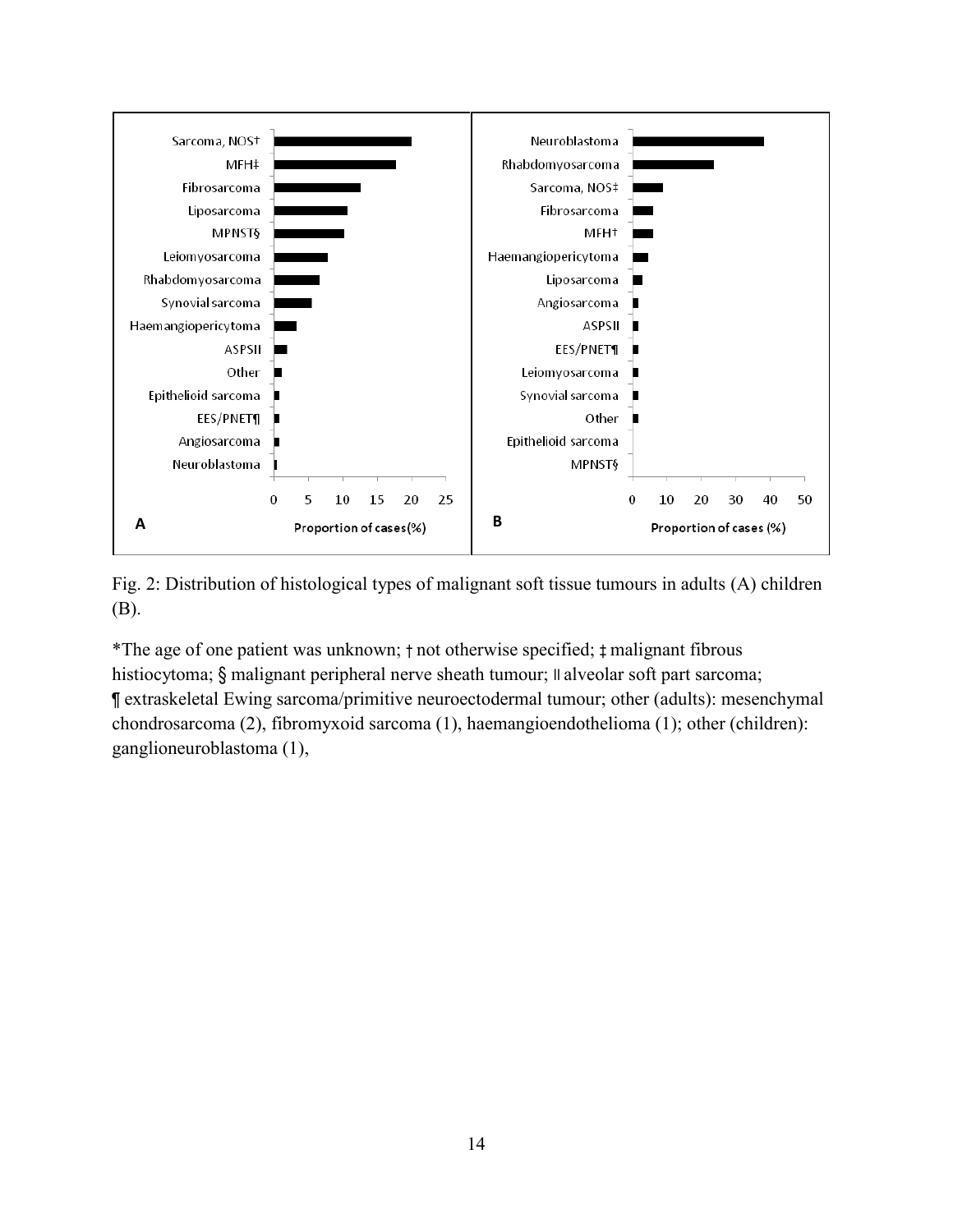

Fig.3: Unclassified sarcomas (sarcoma, NOS) expressed as a proportion of the total number of sarcomas, by decade of diagnosis, in adults and children.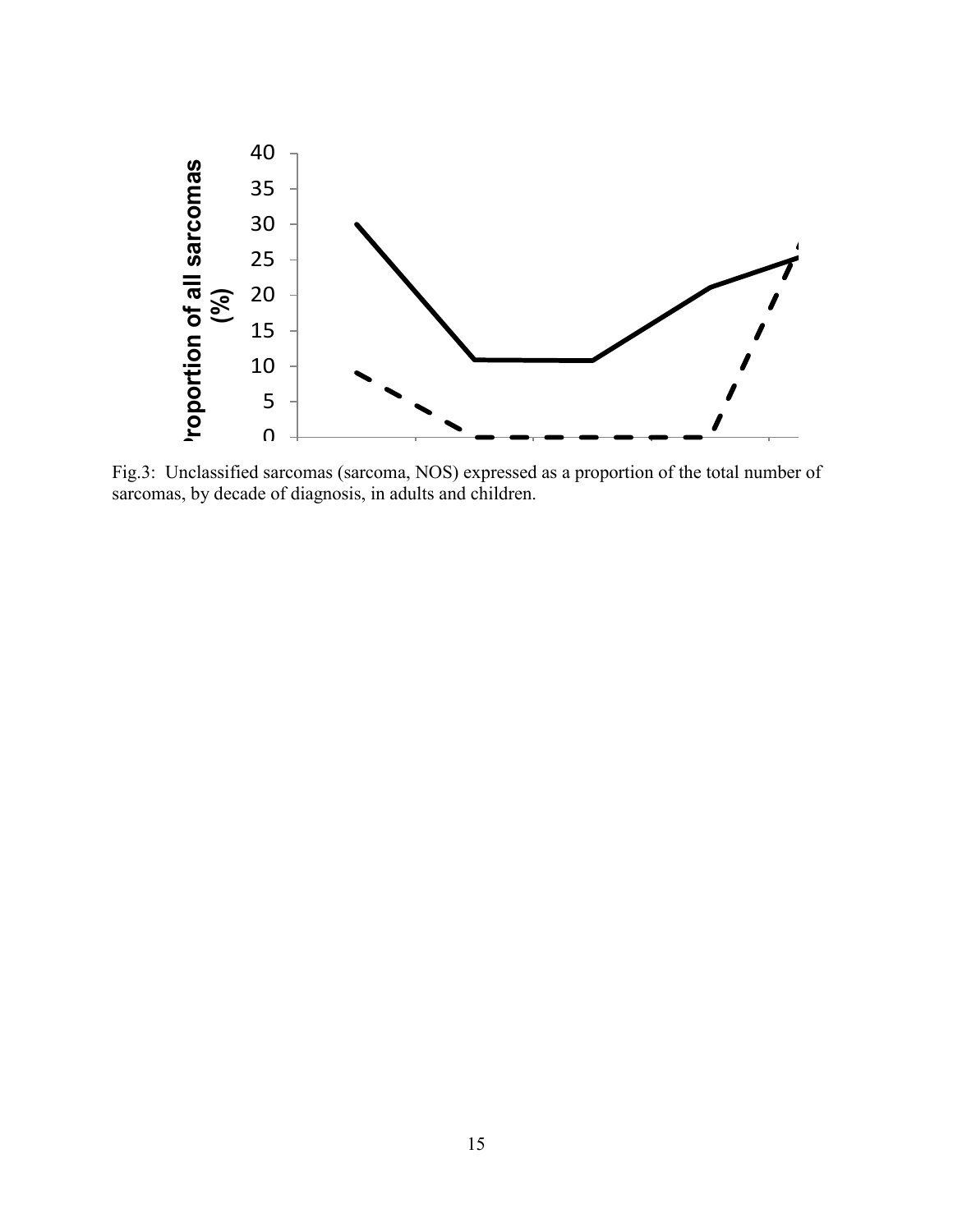



Liposarcoma - adults MPNST + adults



MFH† - adults Fibrosarcoma - adults